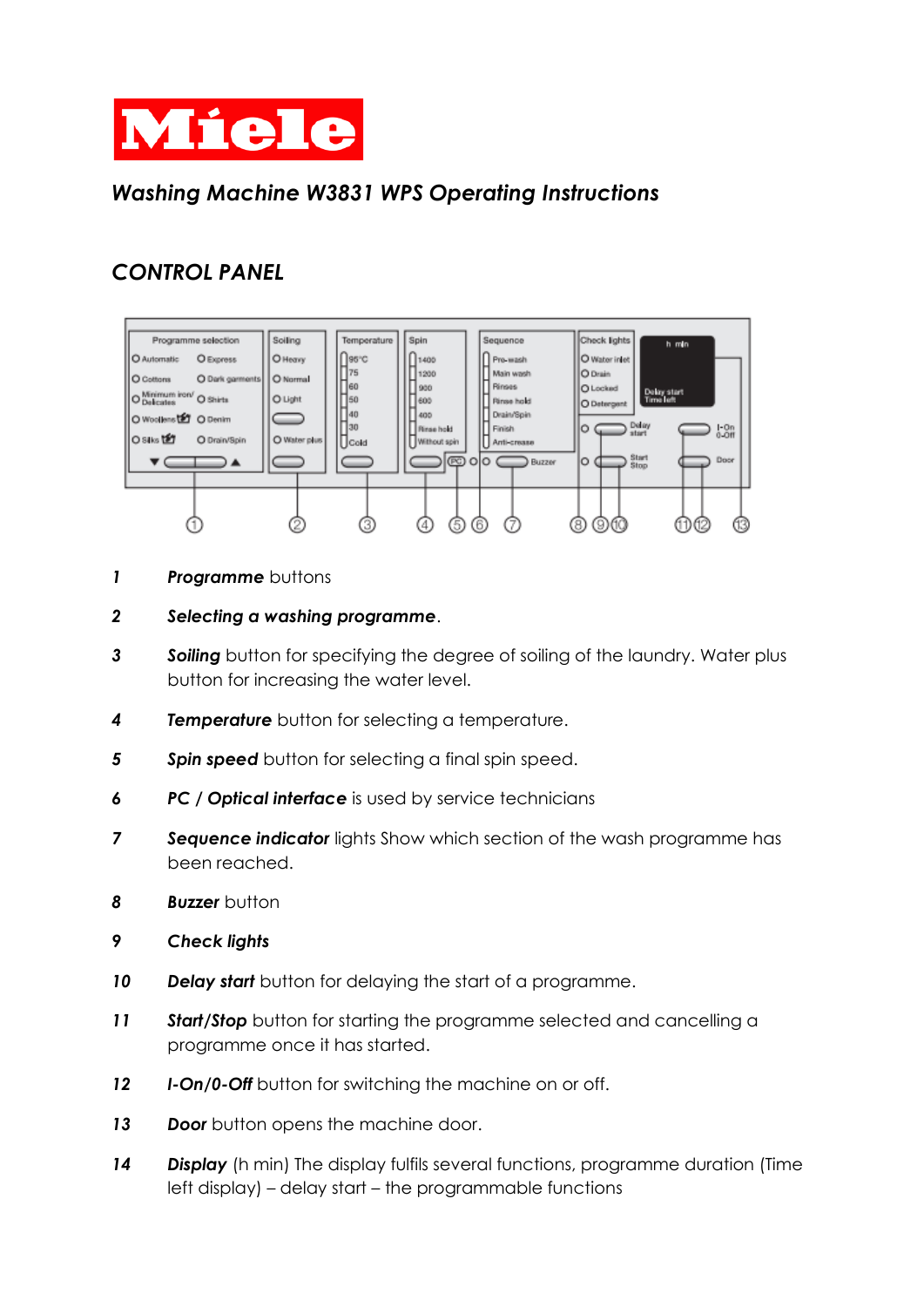## *OPERATING THE MACHINE*

- Switch on the washing machine
- Press the Door button to open the drum door.
- Unfold the laundry and load loosely in the drum. Mixing both large and small items gives better wash results and also helps distribute the load evenly during spinning. The most efficient use of energy and water is achieved when a full load is washed. However, do not overload as this causes creases and reduces cleaning efficiency. Make sure that no garments are caught between the drum door and seal.
- **•** Shut the door with a gentle swing
- Select a programme
- **•** Press the  $\blacktriangledown$  or  $\blacktriangle$  button repeatedly until the indicator light for the programme you want lights up.

| Programme selection      |                 |
|--------------------------|-----------------|
| O Automatic              | O Express       |
| O Cottons                | O Dark garments |
| O Minimum iron/ O Shirts |                 |
| ○ Woollens t2 O Denim    |                 |
| O Silks <b>ta</b>        | O Drain/Spin    |
|                          |                 |

### *Specify the degree of soiling of the laundry*

- Press the top button to select the degree of soiling. Normal is the default setting. Use the lower button to select the Water plus option.
- Press the top button repeatedly until the degree of soiling you want lights up.
- Press the Water plus button if you want to activate this function. You cannot select the degree of soiling or Water plus for every programme.

| Soiling      |
|--------------|
| O Heavy      |
| O Normal     |
| O Light      |
|              |
| O Water plus |
|              |